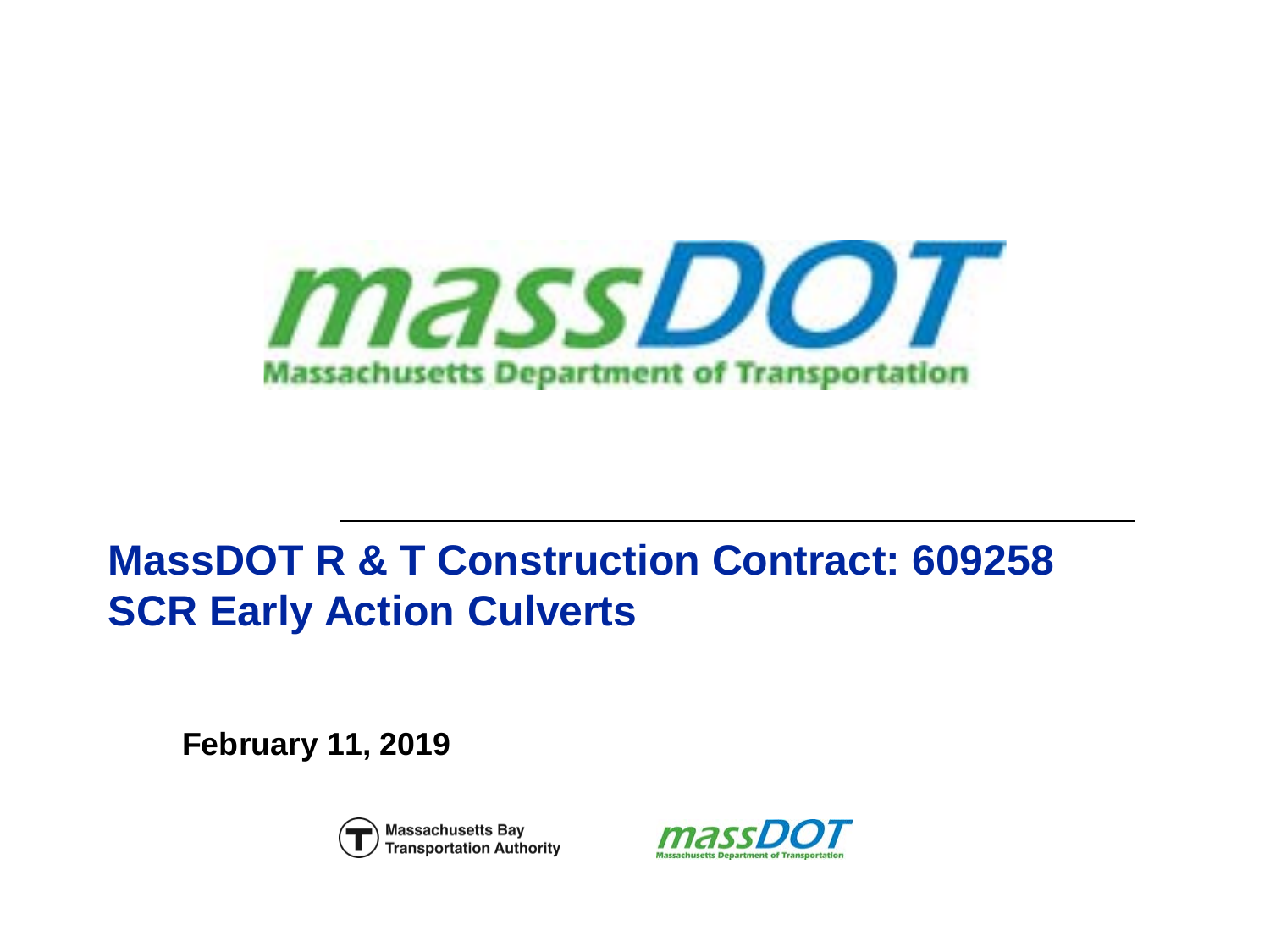

#### **Overview**

Today's board action will allow for the replacement, cleanout, and removal of culverts within the limits of South Coast Rail Phase 1. In addition, the contractor will perform the civil work associated with the Tarkiln Hill Grade Crossing and the construction of wetland replication areas.

This contract falls within the Board allocated \$108M in the CIP for South Coast Rail. To date, all early actions have been completed within the FY19 CIP allocation.

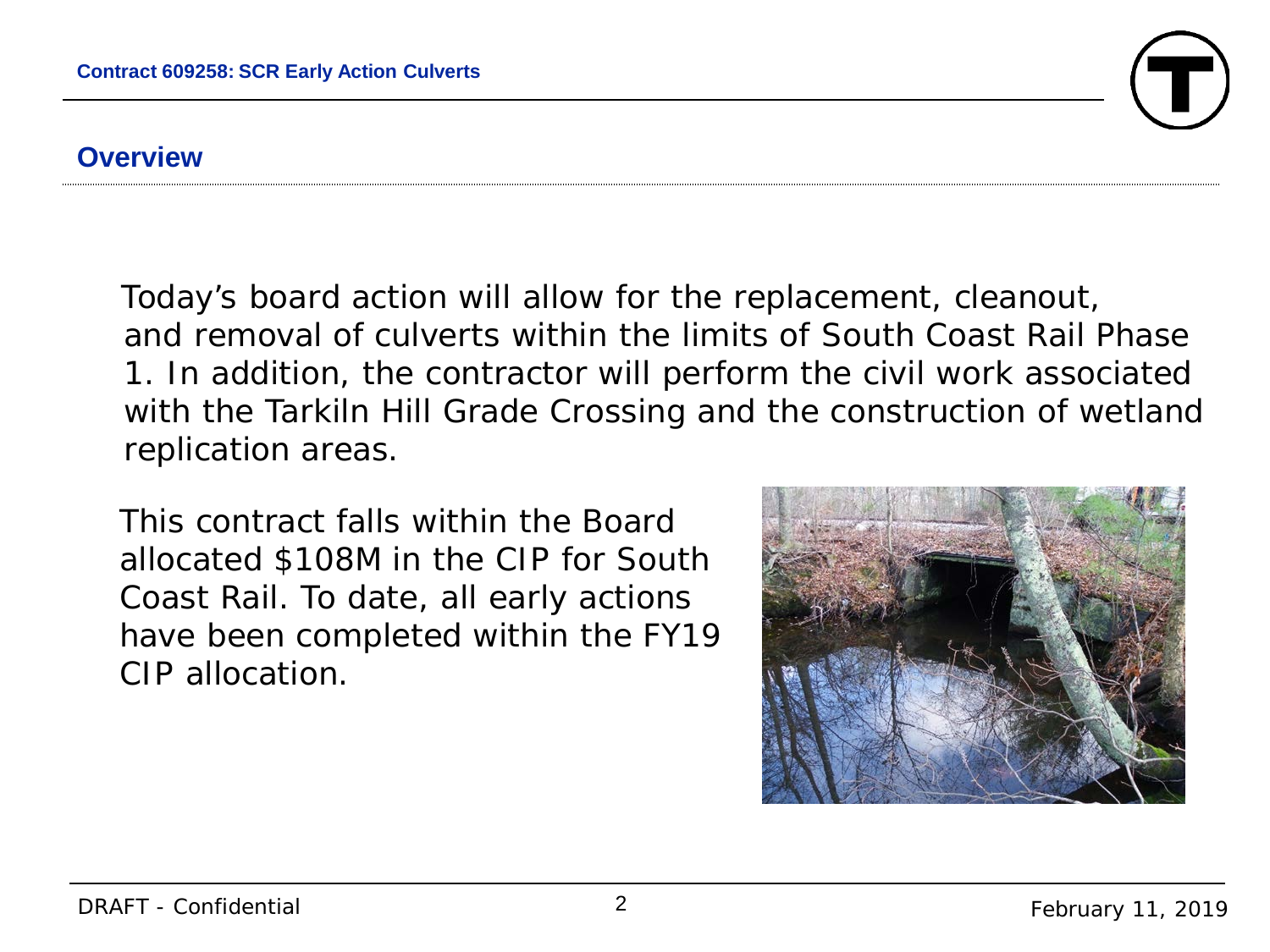

# **Construction Scope**

The project includes:

- Removal and replacement of 46 existing culverts
- Removal of a single culvert that crosses ROW
- Cleanout of 16 culverts
- Improvements to the existing storm water drainage system and railroad grade crossing improvements at Tarkiln Hill Rd
- Construction of six wetlands impact mitigation areas adjacent to railroad rights of way.

| Line                        | <b>Replace</b> |                | <b>Clean Removal</b> | Total<br>by Line |
|-----------------------------|----------------|----------------|----------------------|------------------|
| Middleborough Secondary     | 10             | 11             |                      | 21               |
| New Bedford Main Line       | 22             |                |                      | 24               |
| <b>Fall River Secondary</b> | 14             | $\overline{4}$ |                      | 18               |
| Total                       | 46             | 16             |                      | 63               |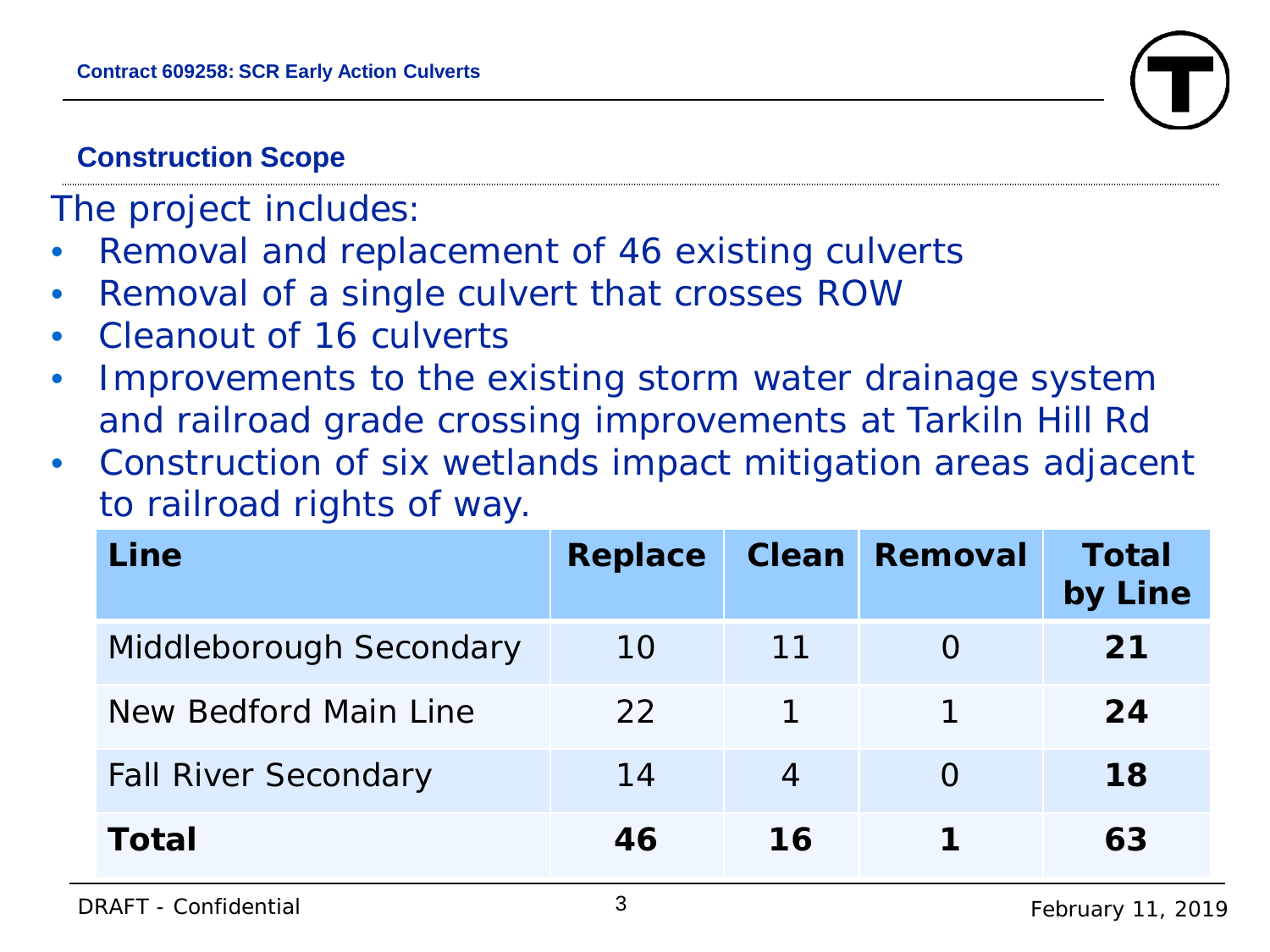

# **Project Benefits**

- Performing the culvert reconstruction work early, which has independent utility and freight benefits, will accelerate main line construction and reduce main line construction sequence challenges.
- Tarkiln Hill Road civil and grade crossing improvement work, which has been coordinated with a separate and distinct City of New Bedford roadway improvement project, will allow South Coast Rail improvements to be constructed in advance of the City's roadway project.
- The early construction of wetland mitigation sites quickly starts the five-year monitoring periods required by environmental permits, expediting permit close-out.
- Consolidation of all wetland mitigation in one contract facilitates construction oversight and provides greater consistency in regulatory reviews.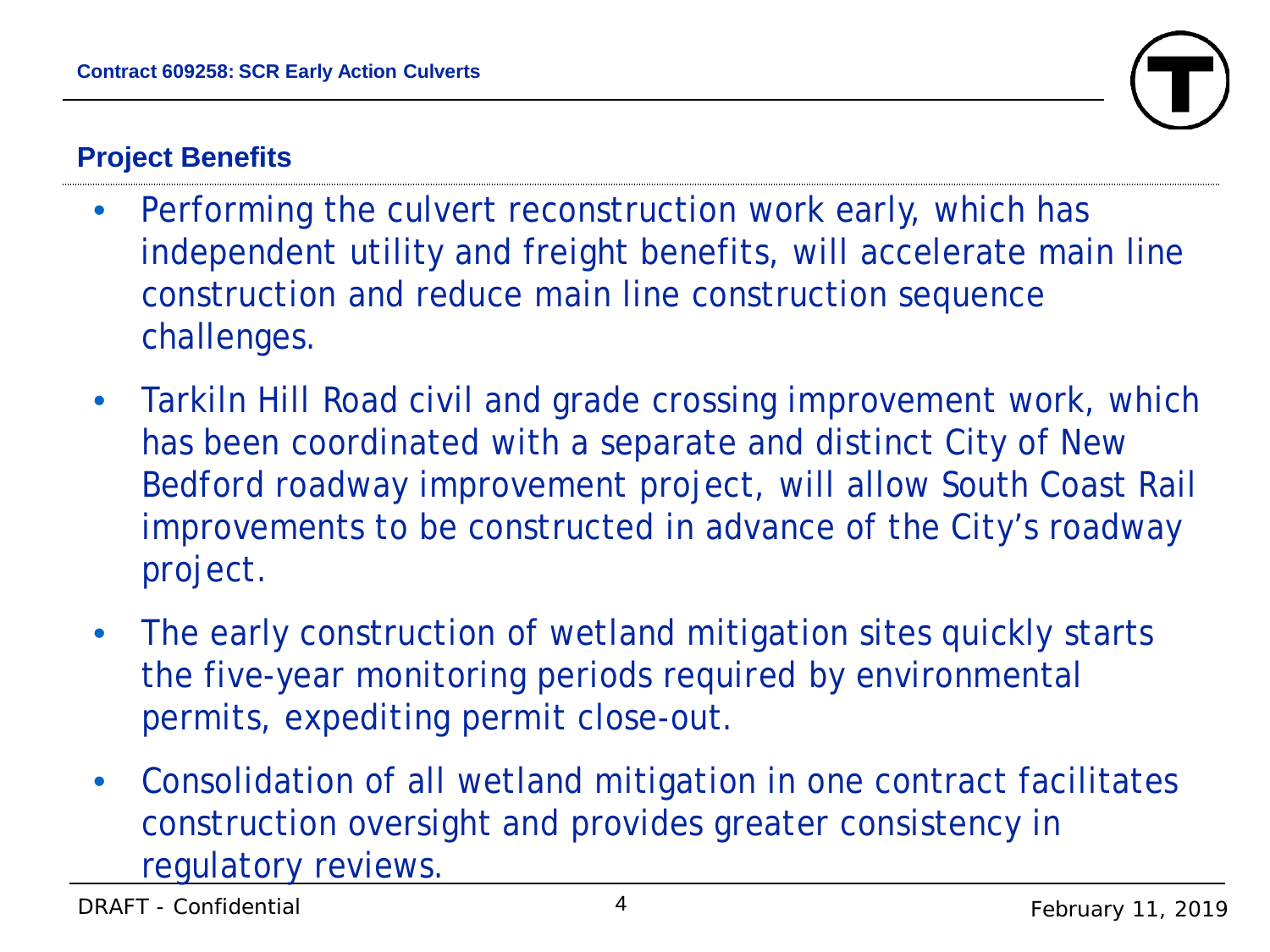# **Construction Procurement**

- Project was advertised on November 17, 2018
- Engineer's Estimate was \$17,400,000
- Bid Opening was on January 16, 2019
- Three (3) Bids were received:

**\$18,347,000.00 JF White Contracting Co.**  \$19,579,395.00 Middlesex Corporation \$21,619,000.00 Barletta Heavy Division



• Bid analysis and pre-award meeting with the low bidder has been completed. The 5% (\$947,000) variance between the Engineer's Estimate and the low bid submitted is largely attributable to contractor's assessment of their performance risk (time and money) relative to access to work zones, working in a compact corridor, and accelerated schedule.